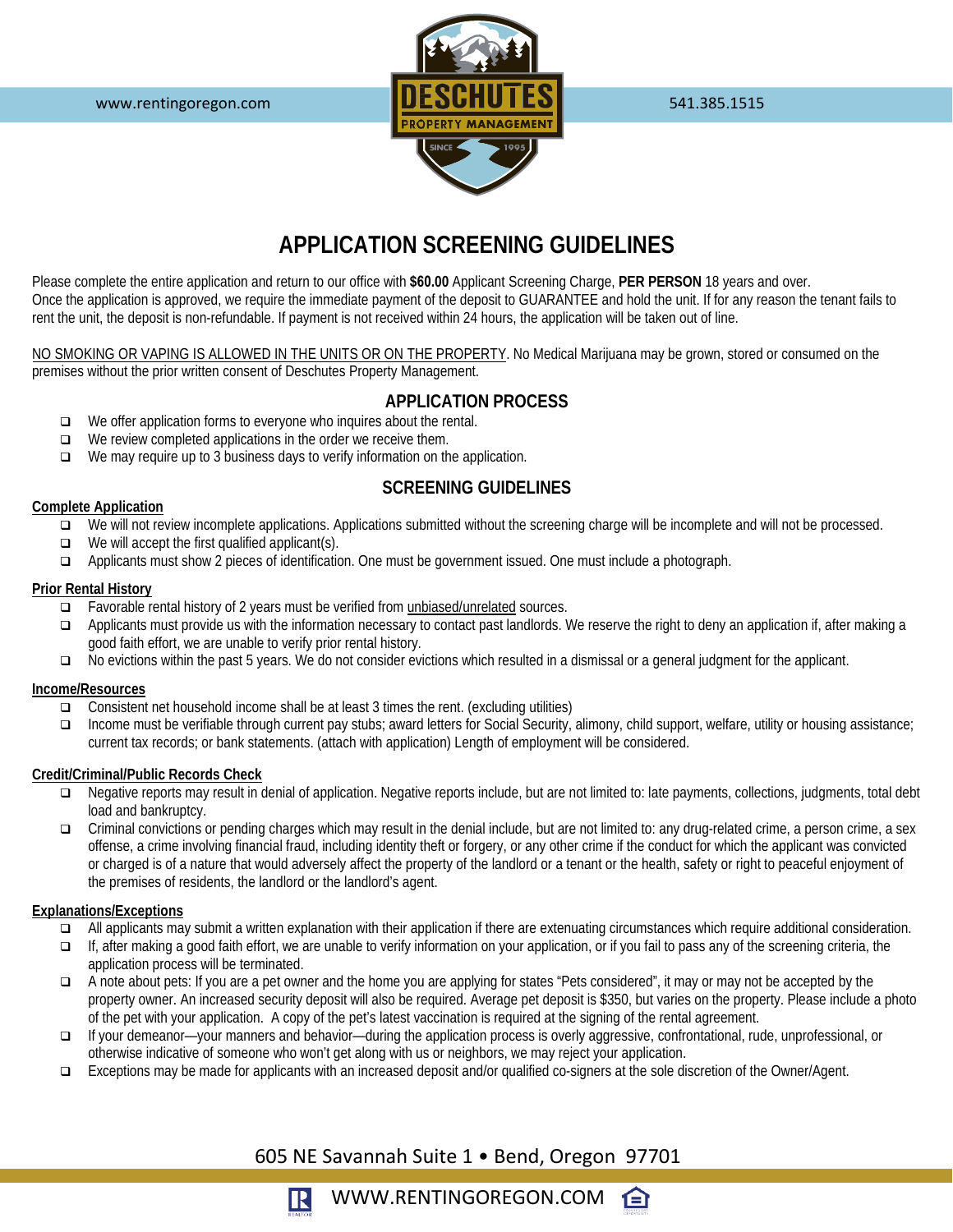

# **APPLICANT SCREENING CHARGE RECEIPT**

| Name.                  |                    |                          |
|------------------------|--------------------|--------------------------|
| <b>Rental Address:</b> |                    |                          |
| ≛itvr⊾<br>ાાપ          | $\cap$ tot $\cdot$ | $\overline{\phantom{a}}$ |

### **Fee Amount: \$60.00**

"Applicant Screening Charge" means any non-refundable payment of money charged by a landlord of a prospective tenant or applicant prior to entering into a rental agreement with that applicant for a residential dwelling unit, the purpose of which payment is to process an application for a rental agreement for a residential dwelling unit.

- I understand that renter's insurance is a **requirement** of our tenancy, if our application is approved. (Exceptions may apply, see Oregon Senate Bill 91 Section 2.8) The minimum required amount of insurance is \$100,000. Tenant is also required to add Owner/Agent as an Interested Party to policy.
- I will bring proof of insurance to the signing appointment.
- I understand that a deposit is required to guarantee and hold the unit. If for any reason tenant fails to rent the unit, this deposit is non-refundable.

### **Fee Disclosure:**

Amounts listed below are subject to change before the rental agreement is executed.

Landlord may charge the following non-compliance fees:

- 1. Late payment of rent charge of \$100 per occurrence
- 2. Smoke alarm & carbon monoxide alarm tampering fee of \$250 per occurrence
- 3. Dishonored check fee of \$35 per occurrence plus amount charged by bank
- 4. Early lease termination fee not to exceed 1½ times the monthly rent, or actual damages at option of Owner/Agent.

**Owner/Agent may charge the following non-compliance fees after first giving a written warning notice of initial violation if noncompliance occurs within one year, \$50 for 2nd violation and \$50 plus 5% of current rent for subsequent violations.**

- 1. Late payment of a utility fee.
- 2. Failure to clean up pet waste, garbage, rubbish or other waste fee.
- 3. Parking violation or other improper use of a vehicle fee.
- **Owner/Agent may charge a fee for keeping on the premises an unauthorized pet capable of causing damage that is not removed within 48 hours of written warning notice. Fee not to exceed \$250 per violation.**
- **Owner/Agent may charge a fee for smoking/vaping in a clearly designated non-smoking/vaping unit or area of the premises. Fee may be assessed for repeat violations that occur as early as 24-hours after the effective date of a written warning notice, and for each subsequent violation within one year of issuance of written warning notice. Fee not to exceed \$250 per violation.**

**I have read, understood and had any questions answered regarding the above information.**

**Applicant: \_\_\_\_\_\_\_\_\_\_\_\_\_\_\_\_\_\_\_\_\_\_\_\_\_\_\_\_\_\_\_\_\_\_\_\_\_\_\_\_\_\_\_\_\_\_\_\_\_\_\_\_\_\_\_\_\_\_\_\_\_ Date: \_\_\_\_\_\_\_\_\_\_\_\_\_\_\_\_\_\_\_\_\_\_\_\_\_\_\_\_\_\_ I hereby acknowledge the receipt of the above mentioned applicant screening charge.**

**Agent for owner: \_\_\_\_\_\_\_\_\_\_\_\_\_\_\_\_\_\_\_\_\_\_\_\_\_\_\_\_\_\_\_\_\_\_\_\_\_\_\_\_\_\_\_\_\_\_\_\_\_\_\_\_\_\_\_\_ Date: \_\_\_\_\_\_\_\_\_\_\_\_\_\_\_\_\_\_\_\_\_\_\_\_\_\_\_\_\_**

605 NE Savannah Suite 1 • Bend, Oregon 97701



WWW.RENTINGOREGON.COM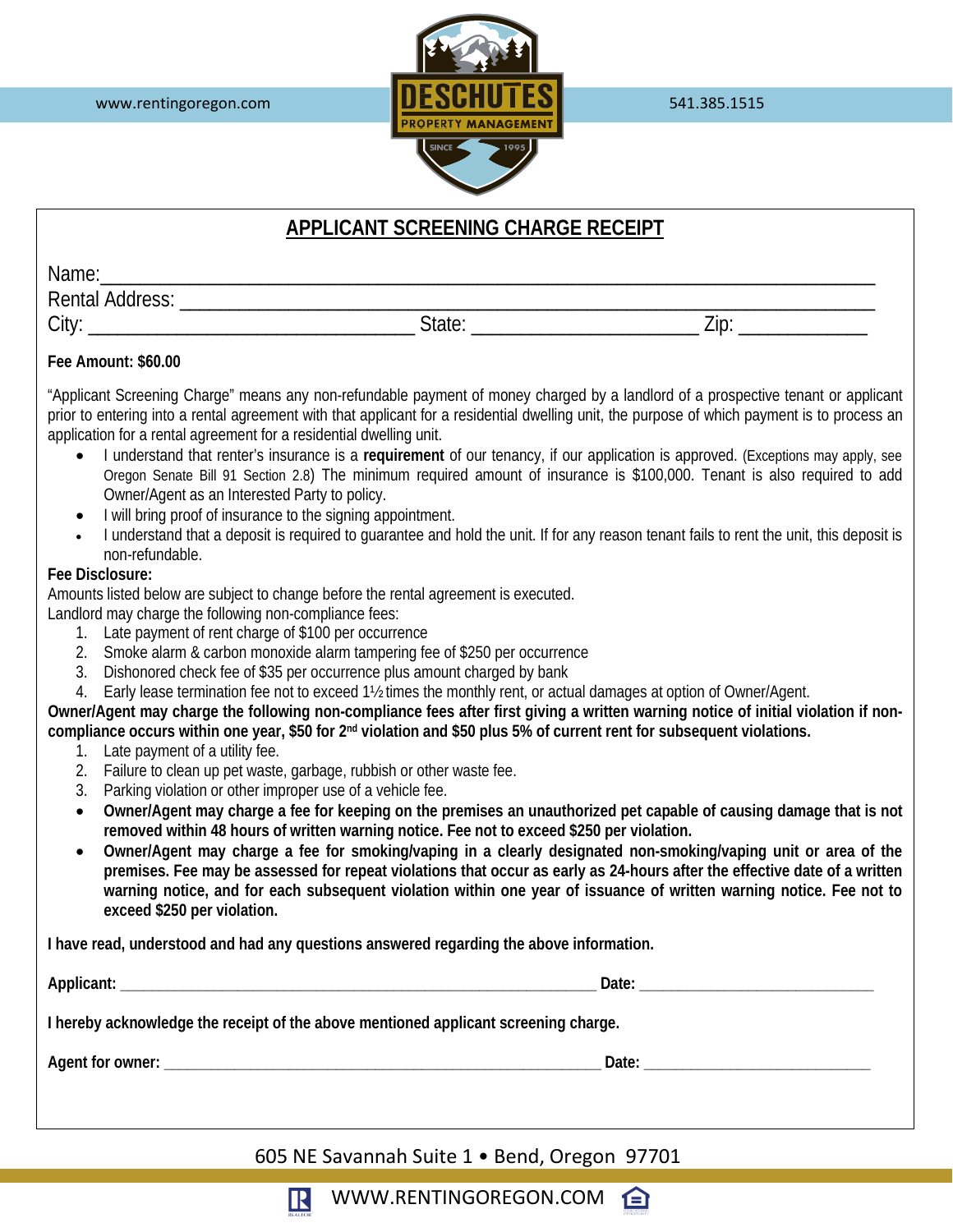

# **APPLICATION TO RENT**



|                                                              |               |                                         |                            | , ODDOFLIIDILV                                                       |
|--------------------------------------------------------------|---------------|-----------------------------------------|----------------------------|----------------------------------------------------------------------|
| THIS SECTION TO BE FILLED OUT BY AGENT:<br>Property Address: |               | APPLICATION Į                           |                            | REQUIRED IN ORDER TO SUBMIT REQUIRED WITH IN 24 HRS TO<br>COMPLETE J |
| Monthly Rent: \$                                             | Date Rec'd:   | □Application \$ rec'd                   |                            | $\Box$ Photo ID rec'd                                                |
| Deposit: \$                                                  | Time Rec'd:   | AM/PM<br>$\Box$ Signature on both pages |                            | $\Box$ Proof of income attached                                      |
| Add'l Deposit: \$                                            | Applicant #:  |                                         | □Landlord numbers provided | $\Box$ Photo of Animals (if applicable)                              |
| Lease Term:                                                  | Move In Date: | Taken By:                               |                            |                                                                      |
| Have they seen the property?                                 |               | Move in Special:                        |                            |                                                                      |
| PERSONAL INFORMATION                                         |               |                                         |                            |                                                                      |
| Full Name: <u>FIRST MANUELLE</u>                             |               |                                         |                            |                                                                      |
|                                                              | <b>MIDDLE</b> | LAST                                    |                            |                                                                      |
|                                                              |               |                                         |                            |                                                                      |
|                                                              |               |                                         |                            |                                                                      |
|                                                              |               |                                         |                            |                                                                      |
|                                                              |               |                                         |                            |                                                                      |
|                                                              |               |                                         |                            |                                                                      |
|                                                              |               |                                         |                            |                                                                      |
|                                                              |               |                                         |                            |                                                                      |
|                                                              |               |                                         |                            |                                                                      |
|                                                              |               |                                         |                            |                                                                      |
|                                                              |               |                                         |                            |                                                                      |
| Previous Landlord:                                           |               |                                         |                            |                                                                      |

# **Answer the following Questions:**

**Have you ever:** Been evicted in the last 5 years? **Yes / No** Been sued by a landlord? **Yes / No** Filed Bankruptcy? **Yes /No**  Been convicted, pleaded guilty, or no contest to a crime? **Yes / No** If yes to any of these, please explain:

\_\_\_\_\_\_\_\_\_\_\_\_\_\_\_\_\_\_\_\_\_\_\_\_\_\_\_\_\_\_\_\_\_\_\_\_\_\_\_\_\_\_\_\_\_\_\_\_\_\_\_\_\_\_\_\_\_\_\_\_\_\_\_\_\_\_\_\_\_\_\_\_\_\_\_\_\_\_\_\_\_\_\_\_\_\_\_\_\_\_\_\_\_\_\_\_\_\_\_\_ \_\_\_\_\_\_\_\_\_\_\_\_\_\_\_\_\_\_\_\_\_\_\_\_\_\_\_\_\_\_\_\_\_\_\_\_\_\_\_\_\_\_\_\_\_\_\_\_\_\_\_\_\_\_\_\_\_\_\_\_\_\_\_\_\_\_\_\_\_\_\_\_\_\_\_\_\_\_\_\_\_\_\_\_\_\_\_\_\_\_\_\_\_\_\_\_\_\_\_\_

| <b>EMPLOYMENT/INCOME</b>                 |                                         |                                                                                                                                           |                                      |  |
|------------------------------------------|-----------------------------------------|-------------------------------------------------------------------------------------------------------------------------------------------|--------------------------------------|--|
|                                          |                                         | How Long? _________________________                                                                                                       |                                      |  |
|                                          | Phone: (_________) ____________________ |                                                                                                                                           |                                      |  |
|                                          |                                         | Job Title: Full time / Part time                                                                                                          |                                      |  |
|                                          |                                         |                                                                                                                                           | How Long? __________________________ |  |
|                                          |                                         |                                                                                                                                           |                                      |  |
|                                          |                                         | Job Title: Full time / Part time                                                                                                          |                                      |  |
| Other Income (per month) \$              |                                         |                                                                                                                                           |                                      |  |
|                                          |                                         | Other Income (per month) \$    Source:    Source:    Phone#: Phone#:                                                                      |                                      |  |
| □Internet-Site: □ □ Craigslist □Other: □ |                                         | How did you learn about this property? $\Box$ Acquaintance/Family $\Box$ Sign, $\Box$ Newspaper, $\Box$ Yellow pages, $\Box$ Rental List, |                                      |  |